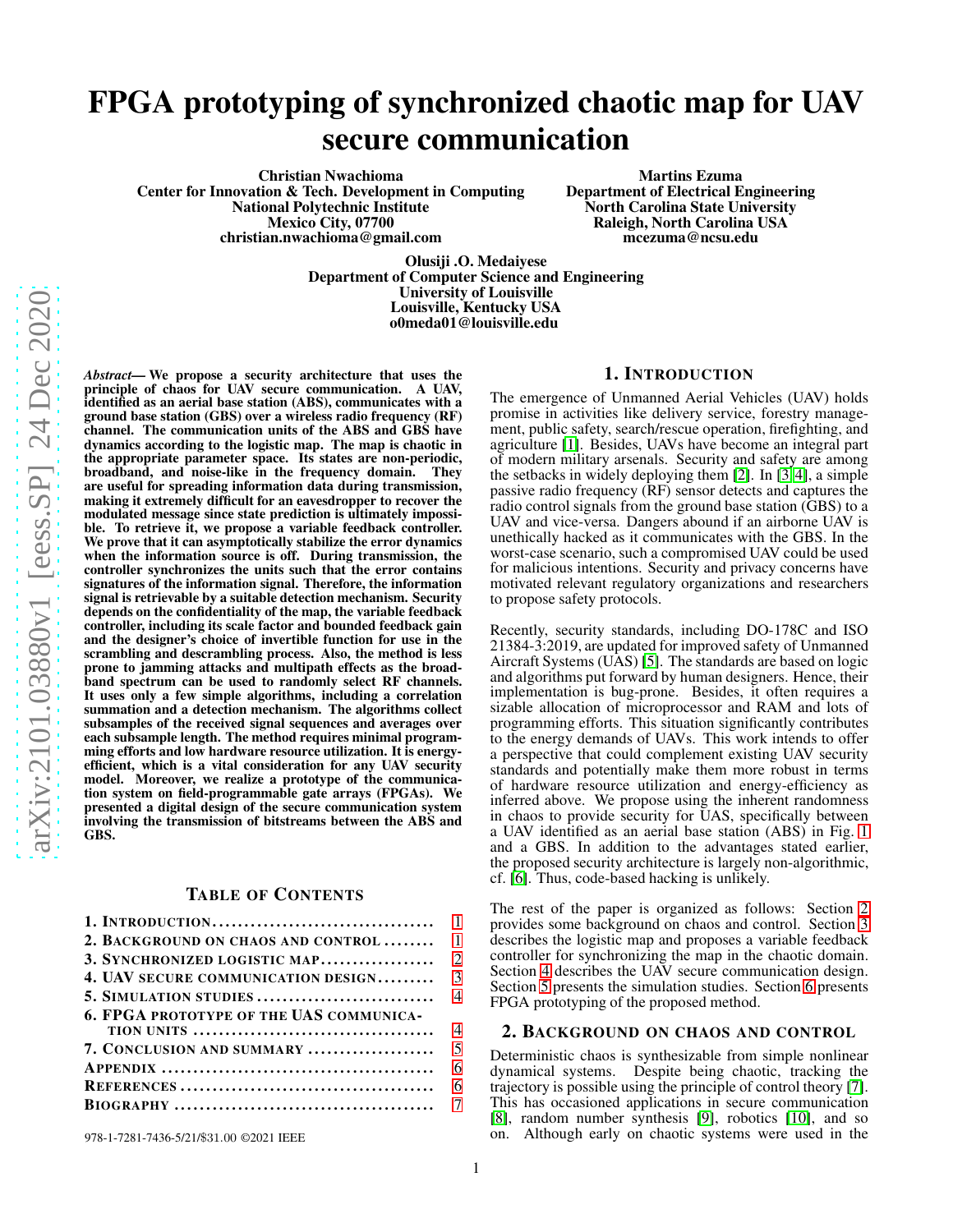

<span id="page-1-1"></span>Fig. 1. Transmissions via the  $RF_{link}$  and/or  $sat_{link}$  are scrambled by states of the logistic map.

study of population [\[11\]](#page-5-12), weather [\[12\]](#page-5-13) and economic [\[13\]](#page-5-14) models, they have in recent years, been applied to science and engineering products [\[14,](#page-5-15) [15\]](#page-6-1).

A nonlinear dynamical system is chaotic if it has a positive Lyapunov exponent, dense periodic orbit, and topological transitivity. Hence, infinitesimally close trajectories will become increasingly uncorrelated yet bounded. Thus, making long-term prediction impossible. This behavior is commonly called sensitive dependence on initial conditions [\[16\]](#page-6-2).

A nonlinear continuous-time system necessarily has to be at least 3-dimensional to exhibit chaos [\[17\]](#page-6-3). For a discrete-time system (or map) of degree q, where  $q > 0$  is an integer, 1dimension will suffice. There are several control schemes in the literature for continuous-time systems despite being bulky. The reason may be due to the relative ease of designing the controllers using some forms of input transformations and Lyapunov theory. Besides, when the system parameter is known, it is easy to realize a Lyapunov rate that is strictly negative. Also, global asymptotic stability follows straightforwardly.

In [\[18\]](#page-6-4), feedback controllers synchronized the logistic map in the presence of noise. However, the controllers were come about by trial and error techniques, making them unreliable. Besides, only a few tabulated numerical data validated synchronization. Also, in [\[19\]](#page-6-5), a variable feedback controller was obtained by an analytical method. The effect of the bounded noise was handled in a way that the synchronization error remained within some predefined boundary. In both cases, an advanced notion of stability was unattained.

Comparing maps to their continuous-time equation counterparts, there are much fewer digital implementations involving them despite their simplicity and promise in applications like communication encryption and random number generation.

Considering the ease of digital implementation of chaotic maps, they have not received the needed attention when it comes to controller design and the corresponding engineering use. The reason may be due to the challenges involved in proving advanced notions of stability. However, for the logistic map, it turns out that this is straightforward.

# 3. SYNCHRONIZED LOGISTIC MAP

## <span id="page-1-4"></span><span id="page-1-0"></span>*System description*

The logistic map is a first-order nonlinear difference equation [\[11\]](#page-5-12). The map can be described as

<span id="page-1-3"></span>
$$
x_{n+1} = \mu x_n \left( 1 - \frac{x_n}{k} \right),\tag{1}
$$

where  $n = 0, 1, 2, \dots, k > 0$ , is a scale factor,  $x_n$  are states of the map and lie in the set  $(0, k)$ . In the canonical form,  $k = 1$ . The system becomes unstable if  $x_n$  goes outside the set. Hence, we may liken the set to the basin of attraction [\[20\]](#page-6-6). The control parameter  $\mu$  is usually varied between 0 and 4. The map exhibits different interesting behaviors as the parameter is varied. Slowly increasing the parameter, a geometric increase in degrees of periodicity arises. When  $\mu \geq 3.57$ , the map has dense and infinite periodic orbits. That is, periodicity can no longer be seen in the dynamics. From this point, the system is said to be chaotic.

Choosing the parameter  $\mu = 3.7$ , Fig. [2\(](#page-1-2)a) exhibits sensitive dependence on the indicated initial conditions. Fig. [2\(](#page-1-2)b) shows a frequency spectrum derived from the time-series data when  $\mu = 3.7$  and  $x_0 = 0.1$ . The figure shows that no frequency component is present in the spectrum. Fig. [2\(](#page-1-2)c) is a spectrogram that further corroborates the previous result as no sudden change in magnitude is present. Hence, although the time-series data is from a deterministic system, it has infinite periodic orbits and is noise-like. Thus, the logistic map can be used to scramble a signal during transmission.



<span id="page-1-2"></span>Fig. 2. (a) Time domain signals of the logistic map for  $\mu = 3.7$ , started at slightly different initial conditions as indicated. (b) Amplitude spectrum of the signal shows that there is no frequency component for  $\mu = 3.7$ . (c)

Corresponding spectrogram corroborates the previous result.

#### <span id="page-1-5"></span>*Synchronization*

Let us take system [\(1\)](#page-1-3) to be the communication unit of the GBS and we describe the communication unit of the ABS as

$$
y_{n+1} = \mu y_n \left( 1 - \frac{y_n}{k} \right) + u(e_n, x_n).
$$
 (2)

Unlike the states  $x_n$  of the GBS communication unit, states of the ABS communication unit  $y_n$ , does not necessarily have to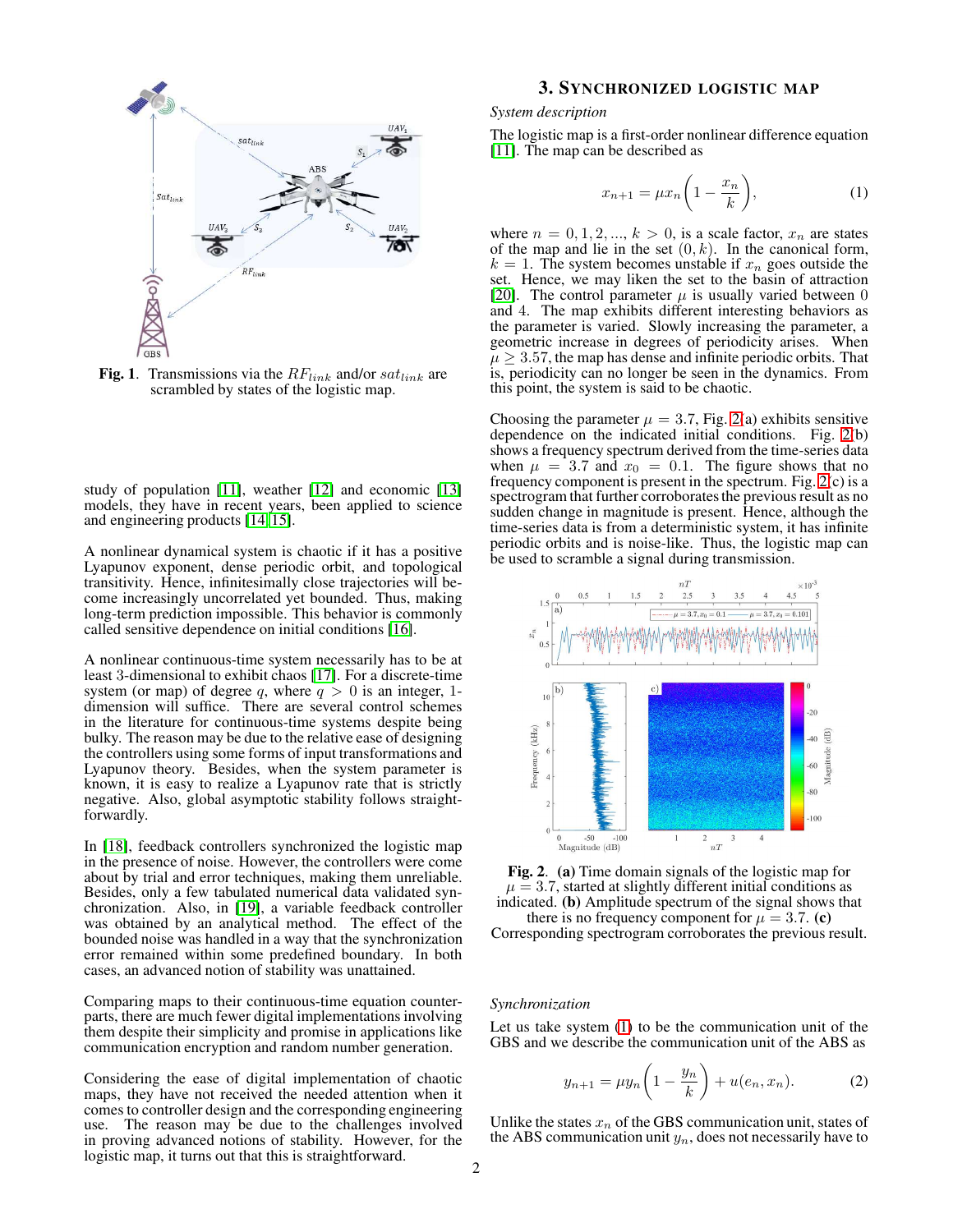be confined to  $(0, k)$ . We want to realize synchronization of the chaotic states of the units over an RF channel so that we can achieve secure information exchange over states of the units. Hence, the synchronization error of the coupled units can be given by

$$
e_n := y_n - x_n. \tag{3}
$$

For any  $x_0 \neq y_0$  and  $x_0 + y_0 \neq k$ , our aim is to design and deploy a *variable feedback controller*  $u(e_n, x_n)$  such that

<span id="page-2-4"></span>
$$
\lim_{n \to \infty} |e_n| = 0. \tag{4}
$$

In a real system,  $x_0 \neq y_0$  is often the case due to sensitive dependence on initial conditions as illustrated in Section [3.](#page-1-4) For the same reason,  $x_0 + y_0 = k$  is very unlikely. But assuming we can choose the initial conditions such that

<span id="page-2-1"></span>
$$
x_i + y_i = k,\t\t(5)
$$

where i is any point in the set  $n = 0, 1, 2, \dots$ , then there would be synchronization from the  $(i + 1)^{th}$  samples since

$$
x_{i+1} = \mu x_i \left( 1 - \frac{x_i}{k} \right) = \mu x_i \frac{y_i}{k} = \mu \frac{y_i}{k} (k - y_i) = y_{k+1},\tag{6}
$$

in which case there would be no need for a controller. However, in practice, it is more feasible to deploy a controller than to choose initial conditions for which [\(5\)](#page-2-1) is satisfied. Hence, for synchronization of the units in the chaotic regime, we propose the following variable feedback controller:

<span id="page-2-2"></span>
$$
u(e_n, x_n) = \left[\mu(e_n + 2x_n - k) + \rho k\right] \frac{e_n}{k},\tag{7}
$$

where  $\rho$  is the feedback gain. Advancing the maps, the error advances as

$$
e_{n+1} = y_{n+1} - x_{n+1}
$$
  
=  $\mu e_n \left[ 1 - \frac{1}{k} \left( x_n + y_n \right) \right] + u(e_n, x_n).$  (8)

Using the control input transformation [\(7\)](#page-2-2), we have

<span id="page-2-3"></span>
$$
e_{n+1} = \rho e_n. \tag{9}
$$

While recursive iteration can be used to solve [\(9\)](#page-2-3), we shall instead use the Lyapunov method as it allows us to establish a stronger notion of stability. First, we define a positive definite function:

$$
V_n = e_n^2 > 0 \text{ in } D - \{0\},\tag{10}
$$

where  $D \subset \mathbb{R}$  is some domain of interest. A subsequent iterate on  $V_n$  with respect to the dynamics [\(9\)](#page-2-3) will be

$$
V_{n+1} = \rho^2 e_n^2.
$$
 (11)

The change between an immediate future state and the current state is

$$
V_{n+1} - V_n = -e_n^2(1 - \rho^2). \tag{12}
$$

Therefore, whenever the feedback gain  $|\rho| \leq 1$ , the error system is stable in the sense of Lyapunov. For asymptotic stability,  $|\rho| < 1$ . Moreover, since the Lyapunov function candidate is radially unbounded, i.e.

$$
V_n \to \infty \iff |e_n| \to \infty, \tag{13}
$$

the error system [\(9\)](#page-2-3) is globally asymptotically stable whenever  $|\rho| < 1$ . We emphasize that  $|e_n| = |y_n - x_n|$  is constrained to approach infinity only via  $y_n$  while the sequence  $x_n$ , remains in the basin of attraction. In other words, with the controller [\(7\)](#page-2-2),  $y_n \in \mathbb{R}$  and  $x_n \in (0, k)$ . This is feasible as the GBS communication unit can be in a monitored environment, e.g. on a computer, while the ABS communication unit could be at a point in phase space where the physical dynamic range permits, yet, it is guaranteed to evolve toward stability.

## <span id="page-2-0"></span>4. UAV SECURE COMMUNICATION DESIGN

The objective of the variable feedback controller in Section [3](#page-1-5) is to drive the synchronization error to zero as the discretetime sequence gets larger as given by [\(4\)](#page-2-4). However, with the introduction of a sequence of information into the system, the above objective cannot be met. We exploit this supposedly negative outcome to create a useful product. Fig. [3](#page-3-2) shows the setup for this process. Recall that states of the GBS and ABS communication units are  $x_n$  and  $y_n$ , respectively. Generally,  $x_n$  would evolve as:

$$
x_n \to x_n.o.i_n =: z_n,
$$
 (14)

where  $i_n$  is a sequence of the information signal and o is an invertible composition operator. Hence, we can define a new error as:

$$
\epsilon_n := y_n - z_n. \tag{15}
$$

Provided our variable feedback controller continues to attempt to realize the originally intended objective in [\(4\)](#page-2-4), then the following will be partially realized:

$$
\lim_{n \to \infty} \epsilon_n = i_n^*,\tag{16}
$$

where  $i_n^*$  is a sequence with usually recognizable signatures of the original information signal. Therefore, a suitable detection mechanism can be used to reconstruct the original information signal.

To further explain the setup in Fig. [3,](#page-3-2) we note that the information signal  $i_n$  is composed with  $x_n$  of the GBS communication unit using any desired invertible function  $f$ , to get a scrambled signal  $z_n$ . The signal  $z_n$  is being broadcast via a single channel and eavesdroppers might have access. However, they cannot recover the information in the signal as it is noise-like. Security of the information is based on the confidentiality of the logistic system, the variable feedback controller, including the scale factor and bounded feedback gain, and the unknown invertible function used. Besides, sensitive dependence on initial conditions plays a key role in the security. In some cases where the signature of the information in  $i_n^*$  is relatively complicated, the detection mechanism could also play a role in the security. Besides, the synchronized units can be used to randomly select RF channels from a lookup table (see Appendix in Section [7\)](#page-5-16).

At the receiving ABS unit, the variable feedback controller would use  $z_n$  to synthesize a suitable control signal for the ABS communication unit. Outputs of the unit are compared with the incoming  $z_n$  using the inverse function  $f^{-1}$ . The output of the function is the error  $\epsilon$  which would give rise to  $i_n^*$  after a few samples. At the stages where synchronization would be achieved assuming no information signal is input into the system, the signal  $i_n^*$  would contain signatures of the original information signal.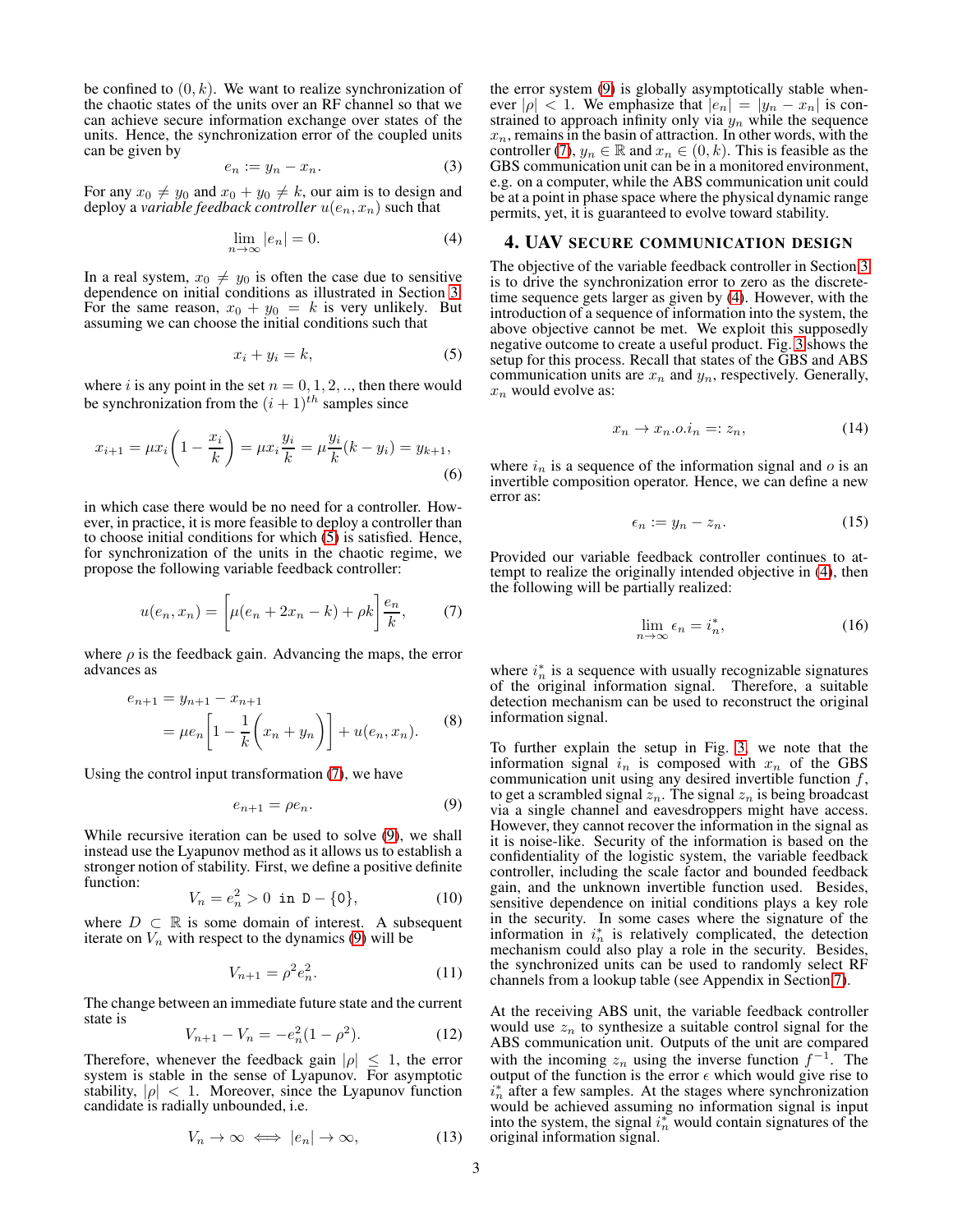

<span id="page-3-2"></span>Fig. 3. Setup for information transmission in the UAS

## 5. SIMULATION STUDIES

## <span id="page-3-6"></span><span id="page-3-0"></span>*Information source turned off*

We assume the ABS and GBS are not exchanging data. They are only synchronized and ready to communicate. Hence, the information source as shown by Fig. [3](#page-3-2) is turned off, i.e.  $i_n = 0$  for all n. Choosing parameter of the logistic map from within the chaotic space:  $\mu = 3.7$  for example, using a scale factor,  $k = 1$ , setting the initial condition of the drive system,  $x_0 = 0.1$ , and the response system's,  $y_0 = -1.0$ , setting the feedback gain,  $\rho = 0.5$ , the sample time,  $T =$  $2.5 \times 10^{-4}$ , and a runtime of 50T, Fig. [4](#page-3-3) shows results of the simulation with states of the ABS communication unit tracking those of the GBS communication unit as evidenced by asymptotic convergence to zero of the synchronization error. Notice that the ABS communication unit is initialized from outside the basin of attraction  $(0, k)$ . This indicates that the ABS communication unit tracks the GBS communication unit in such a manner that the error dynamical system is globally asymptotically stable. Besides, since the initial conditions are such that  $x_0 \neq y_0$  and  $x_0 + y_0 \neq k$ , the synchronization is due to the proposed feedback controller. Moreover, no information or data exchange is currently in session as indicated in Fig. [4\(](#page-3-3)b).



<span id="page-3-3"></span>Fig. 4. (a) States of the transmitting unit. (b) Information source turned off. (c) States of the controlled receiver unit. (d) Synchronization error asymptotically converges to zero.

## *Information source turned on*

In this case, the GBS is transmitting data to the ABS, i.e.  $i_n \neq 0$  for all n. Setting the communication units' parameters, including initial conditions, as in the previous case, using the Simulink function, Bernoulli Binary Generator as the information source, and using the invertible function of addition/subtraction, Fig. [5](#page-3-4) shows the effectiveness of design. It can be seen in Fig. [5\(](#page-3-4)b) and (c) that  $i_n^*$  has signatures of the information signal  $i_n$ . Using a simple threshold detection mechanism, Fig.  $\bar{5}$ (d) shows the recovered signal  $r_n$ . During the first few samples before synchronization is achieved, it can be noticed that Fig. [5\(](#page-3-4)d) does not quite match with Fig. [5\(](#page-3-4)b). This can be avoided by applying a reasonable delay functionality but we have chosen to allow it because it is quite insightful.



<span id="page-3-4"></span>Fig. 5. (a) Transmitted scrambled signal  $z_n$  and controlled output  $y_n$ , of the UAV communication unit. (b) The original information signal  $i_n$ . (c) Signal  $i_n^*$  with signatures of  $i_n$ . (d) Recovered signal  $r_n$ .

# <span id="page-3-1"></span>6. FPGA PROTOTYPE OF THE UAS COMMUNICATION UNITS

#### *Design approach*

As Fig. [6](#page-3-5) shows, states of the GBS communication unit can be used to synthesize a control signal based on the proposed variable feedback controller that synchronizes both units, irrespective of any difference in their initial conditions. Since 16-bit resolution is sufficient to represent the dynamic range of the states, the 16 switches of the Artix-7 FPGA board will suffice to pass in the initial conditions. We choose the scale factor  $k = 2^{10}$ . We are economical in the design approach due to our physical resource constraint. Hence, we coded the parameter  $\mu$ , into the design. In practice, it can be chosen randomly to heighten the security level. The design is realized in the Simulink environment using



<span id="page-3-5"></span>Fig. 6. Prototyping the secure UAS communication.

function blocks that are compatible with hardware description language (HDL). Having satisfied fundamental digital design requirements such as sample rate and quantization, HDL codes are generated.

The codes are further processed following the Xilinx Vivado design flow. From prior knowledge of the design slacks, using Tcl commands, we set the system clock to oscillate at 40  $MHz$  (i.e. 25 ns). This would ensure that timing constraints are met. Besides, the input-output delays are set appropriately so that before the completion of a clock cycle, the required input is in and the resultant output is out for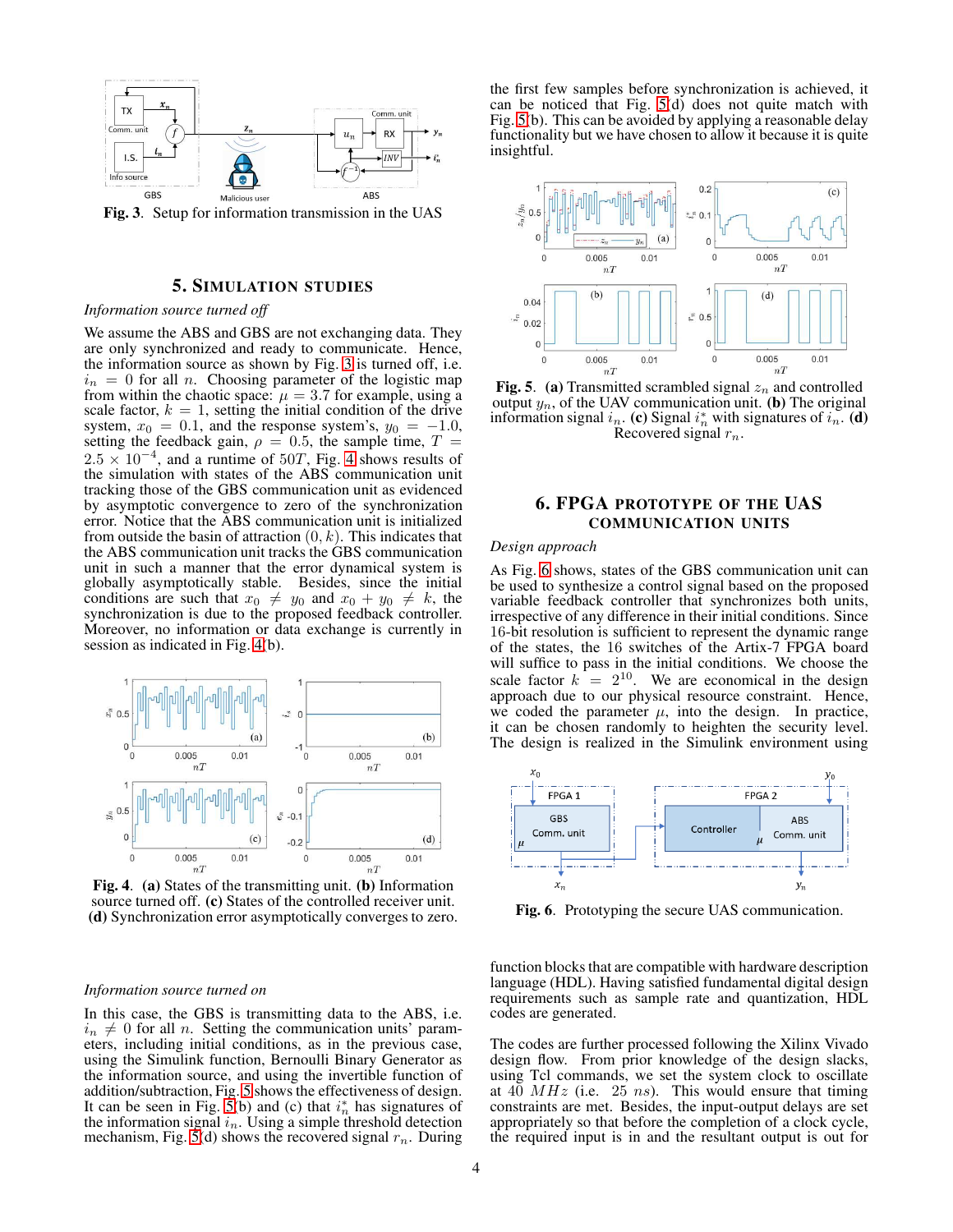reading. States of the drive and response system are routed to IO pins which will receive the digital signals. The configuration voltage is set to 1.8 *volts*. For ease of visualization, we created and connected a debug core to verify the logic states on the designated IO pins. Initial conditions for states of the drive and response system were '0000000001111010' (or 122 in decimal) and '10000100000000000' (or  $-1024$  in decimal), respectively. In Fig. [7](#page-4-1) is a display captured on the Vivado Integrated Logic Analyzer. The current display is based on a data depth of 64 samples. As the figure shows, the controller keeps the maps synchronized as the cursor position indicates a decimal value of 697 (or '0000001010111001' in binary) for both outputs,  $x_n$ , and  $y_n$ . Allowing the FPGA to run for several hours, the implemented controller continues to ensure stable behavior.



<span id="page-4-1"></span>Fig. 7. Integrated logic analyzer showing the output signals from the Artix-7 FPGA. The current position of the cursor shows that the states of the drive and response systems are in sync.

*Remark 1:* Although the error dynamical system is globally asymptotically stable, a confined dynamic range must be set due to hardware limitations.

#### *Secure communication application*

We apply the synchronized logistic system to model secure exchanges of binary bitstreams between the GBS and ABS. The transmitter and receiver roles can be switched depending on whether a bitstream is outward-going or inward-going relative to the GBS (see Fig. [1\)](#page-1-1). Hence, both the GBS and ABS have our proposed variable feedback controller. A transmitting device would broadcast only its states and the receiving device would use them to synthesize a control signal based on the proposed variable feedback controller. The control signal synchronizes the communication units when the information source is turned off. When it is turned on, although the variable feedback controller cannot attain absolute synchronization, the corresponding error would contain signatures of the information signal.

To realize a digital simulation like in an FPGA, an  $m$ -bit sequence from the transmitting unit can be used to scramble an *n*-bit information signal, where  $n \leq m$ . *n* is required to be a factor of m, therefore, the quotient  $r := m/n$  is an integer. For each sample depth,  $r$  bits of the transmitter state is used to scramble a bit of the information signal. Assuming the communication channel is ideal, the synchronized response system or receiver can be used to descramble the signal. The received signal  $R_s = \{1, 1, 1, 1, 0, 0, 0, 0, ...\}$  for example, can be m-bit long. Hence,  $R_s$  would be passed through a correlator with the following operation:

<span id="page-4-2"></span>
$$
s_p = \frac{1}{r} \sum_{k=r(p-1)+1}^{rp} R_s(k) = \begin{cases} 1 & \forall R_s(k) = 1\\ 0 & \forall R_s(k) = 0\\ (0,1) & otherwise, \end{cases}
$$
(17)

for each  $p = 1, 2, ..., n$ , and  $\forall$  strictly means for all. Equation [\(17\)](#page-4-2) performs a sequential collection of  $r$  elements from the received signal and averages over r. The descrambled signal will have  $n$ -bit resolution and comprise a sequential collection of  $s_p$ . Fig. [8](#page-4-3) shows effectiveness of the proposed method. Earlier on in Fig. [8\(](#page-4-3)d), before synchronization is reached, fringes can be seen in the recovered signal. Afterwards, the recovered signal identifies the original information signal, Fig. [8\(](#page-4-3)b), as time progresses.



<span id="page-4-3"></span>Fig. 8. Secure UAS communication application of the synchronized logistic system: a) 16-bit states of the transmitter. b) 4-bit information signal. c) 16-bit states of the unprocessed received signal. d) recovered signal.

## 7. CONCLUSION AND SUMMARY

<span id="page-4-0"></span>This work proposes a secure communication architecture that uses deterministic chaos to realize secure UAV communication. The circuitry of the communicating units viz., the ground base station (GBS) and a UAV identified as the aerial base station (ABS), is based on the logistic map in the chaotic domain. To synchronize the units, we propose a variable feedback controller and prove global asymptotic stability of the error dynamics given that no transmission is in session. However, when the GBS for example, transmits information, there is only stability but not asymptotic stability. We exploit this seemingly suboptimal outcome to realize useful secure communication between the GBS and ABS. Besides, we realize an FPGA prototype of the synchronized communication units. We also realize a digital design simulation targeting UAS security that involves the transmission of bitstreams from the GBS to the ABS. The success of the method is based on a simple correlation summation algorithm. The various methods are verified in numerical simulations and FPGA prototyping. Future research would seek to realize a robust controller to synchronize the logistic system for secure UAV-to-UAV communication via a channel with modeled disturbances.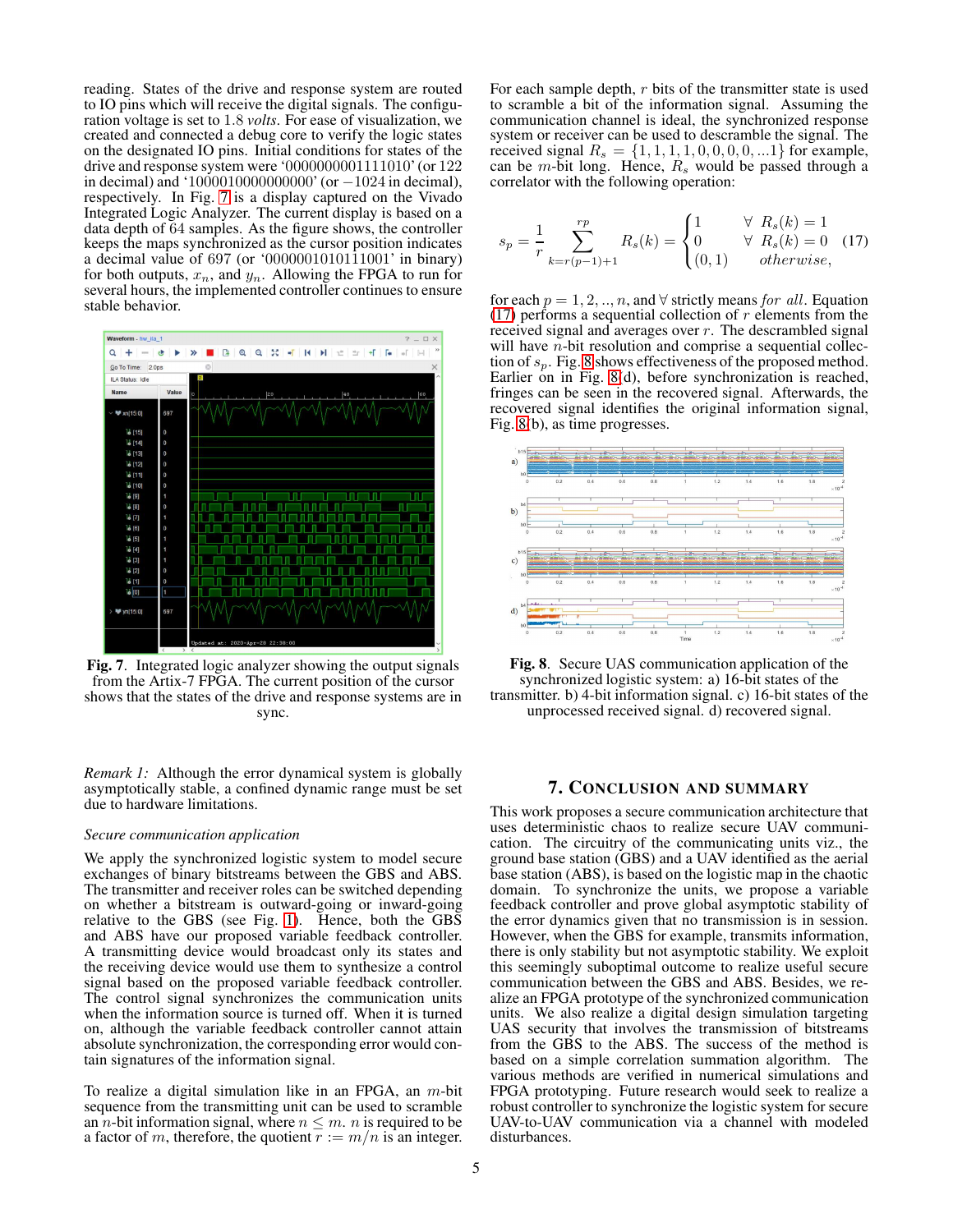# <span id="page-5-0"></span>**APPENDIX**

## <span id="page-5-16"></span>*Random RF channel selection*

We show that due to synchronization of the GBS and ABS by the proposed variable feedback controller, it is possible to realize automatic random-like RF channel selection. The selection can alternate between sessions of information transmission states of *on* and *off*. When information transmission is *off*, there is absolute synchronization of the GBS and ABS as seen in Section [5.](#page-3-6) During this period, a channel selection can be triggered to move away from the previous channel. It should be noted that the selection follows no identifiable pattern as it is completely based on states of the logistic map in the chaotic domain. As a channel index  $j$ , is selected from the onset of synchronization as shown in Fig. [9\(](#page-5-17)a), the GBS and ABS will communicate on a specific RF channel determined from a lookup table (LUT) as can be seen in Table [1](#page-5-18) and Fig. [9\(](#page-5-17)c) and (d). The channel selection error remains zero after synchronization is realized for the GBS and ABS communication units as Fig. [9\(](#page-5-17)b) shows.

Although channel indices in the table are sequential, their selection is not. The selection is based on states of the logistic map in the chaotic domain for which there is the impossibility of long-term prediction. This is yet another security layer of our proposed method. Therefore, suppose an eavesdropper happens to stumble on the current GBS and ABS communication channel, in the next session of information exchange, only white noise would be received by the eavesdropper as communication would be established on a different randomly selected channel.

<span id="page-5-18"></span>Table 1. Frequency lookup table (LUT)

| Channel<br>indices | Frequency<br>range<br>(MHz)        | <b>Center</b><br>frequency<br>(MHz) |
|--------------------|------------------------------------|-------------------------------------|
| 2                  | 60.0 — 61.4<br>$61.4 - 62.8$       | 60.7<br>62.1                        |
|                    |                                    |                                     |
| 99<br>100          | $197.2 - 198.6$<br>$198.6 - 200.0$ | 197.9<br>199.3                      |



<span id="page-5-17"></span>Fig. 9. Sychronized channel selection following chaos-based pseudo-random sequence

## ACKNOWLEDGMENT

The authors appreciate the support of the College of Engineering, North Carolina State University, USA. The first author appreciates the useful discussions with Dr. Mario Aldape Pérez at CIDETEC of National Polytechnic Institute, Mexico.

## <span id="page-5-1"></span>**REFERENCES**

- <span id="page-5-2"></span>[1] H. Shakhatreh, A. H. Sawalmeh, A. Al-Fuqaha, Z. Dou, E. Almaita, I. Khalil, N. S. Othman, A. Khreishah, and M. Guizani, "Unmanned aerial vehicles (uavs): A survey on civil applications and key research challenges," *IEEE Access*, vol. 7, pp. 48 572–48 634, Apr. 2019.
- <span id="page-5-3"></span>[2] J.-P. Yaacoub and O. Salman, "Security analysis of drones systems: Attacks, limitations, and recommendations," *Internet of Things*, vol. 11, pp. 1–39, May 2020.
- <span id="page-5-4"></span>[3] M. Ezuma, F. Erden, C. K. Anjinappa, O. Ozdemir, and I. Guvenc, "Micro-UAV detection and classification from rf fingerprints using machine learning techniques," in *Proc. IEEE Aerosp. Conf., Big Sky, Montana*, Mar. 2019, pp. 1–13.
- <span id="page-5-5"></span>[4] ——, "Detection and classification of UAVs using RF fingerprints in the presence of Wi-Fi and Bluetooth interference," *IEEE OJ-COMS*, vol. 1, pp. 60–76, Nov. 2019.
- <span id="page-5-6"></span>[5] ISO, "(21384-3:2019) unmanned aircraft systems – part 3: Operational procedures," Nov. 2019. [Online]. Available:<https://www.iso.org/standard/70853.html>
- <span id="page-5-7"></span>[6] M. Faraji-Biregani and R. Fotohi, "Secure communication between uavs using a method based on smart agents in unmanned aerial vehicles," *J. Supercomput.*, pp. 1– 28, Nov. 2020.
- <span id="page-5-8"></span>[7] L. M. Pecora and T. L. Carroll, "Synchronization of chaotic systems," *Chaos*, vol. 25, no. 9, pp. 1–12, Apr. 2015.
- <span id="page-5-9"></span>[8] S. Bendoukha, S. Abdelmalek, and A. Ouannas, "Secure communication systems based on the synchronization of chaotic systems," in *Mathematics Applied to Engineering, Modelling, and Social Issues*. Springer, Mar. 2019, pp. 281–311.
- <span id="page-5-10"></span>[9] F. Yu, L. Li, Q. Tang, S. Cai, Y. Song, and Q. Xu, "A survey on true random number generators based on chaos," *Discrete Dyn. Nat. Soc.*, vol. 2019, pp. 1–10, Dec. 2019.
- <span id="page-5-11"></span>[10] L. Moysis, E. Petavratzis, C. Volos, H. Nistazakis, and I. Stouboulos, "A chaotic path planning generator based on logistic map and modulo tactics," *Rob. Auton. Syst.*, vol. 124, pp. 1–25, Feb. 2020.
- <span id="page-5-12"></span>[11] R. M. May, "Simple mathematical models with very complicated dynamics," *Nature*, vol. 261, no. 5560, pp. 459–467, Jun. 1976.
- <span id="page-5-13"></span>[12] E. N. Lorenz, "Deterministic nonperiodic flow," *J. Atmos. Sci.*, vol. 20, no. 2, pp. 130–141, Mar. 1963.
- <span id="page-5-14"></span>[13] J. A. Holyst, T. Hagel, G. Haag, and W. Weidlich, "How to control a chaotic economy?" *J. Evol. Econ.*, vol. 6, no. 1, pp. 31–42, Mar. 1996.
- <span id="page-5-15"></span>[14] C. Nwachioma, J. Humberto Pérez-Cruz, A. Jiménez, M. Ezuma, and R. Rivera-Blas, "A new chaotic oscillator—properties, analog implementation, and secure